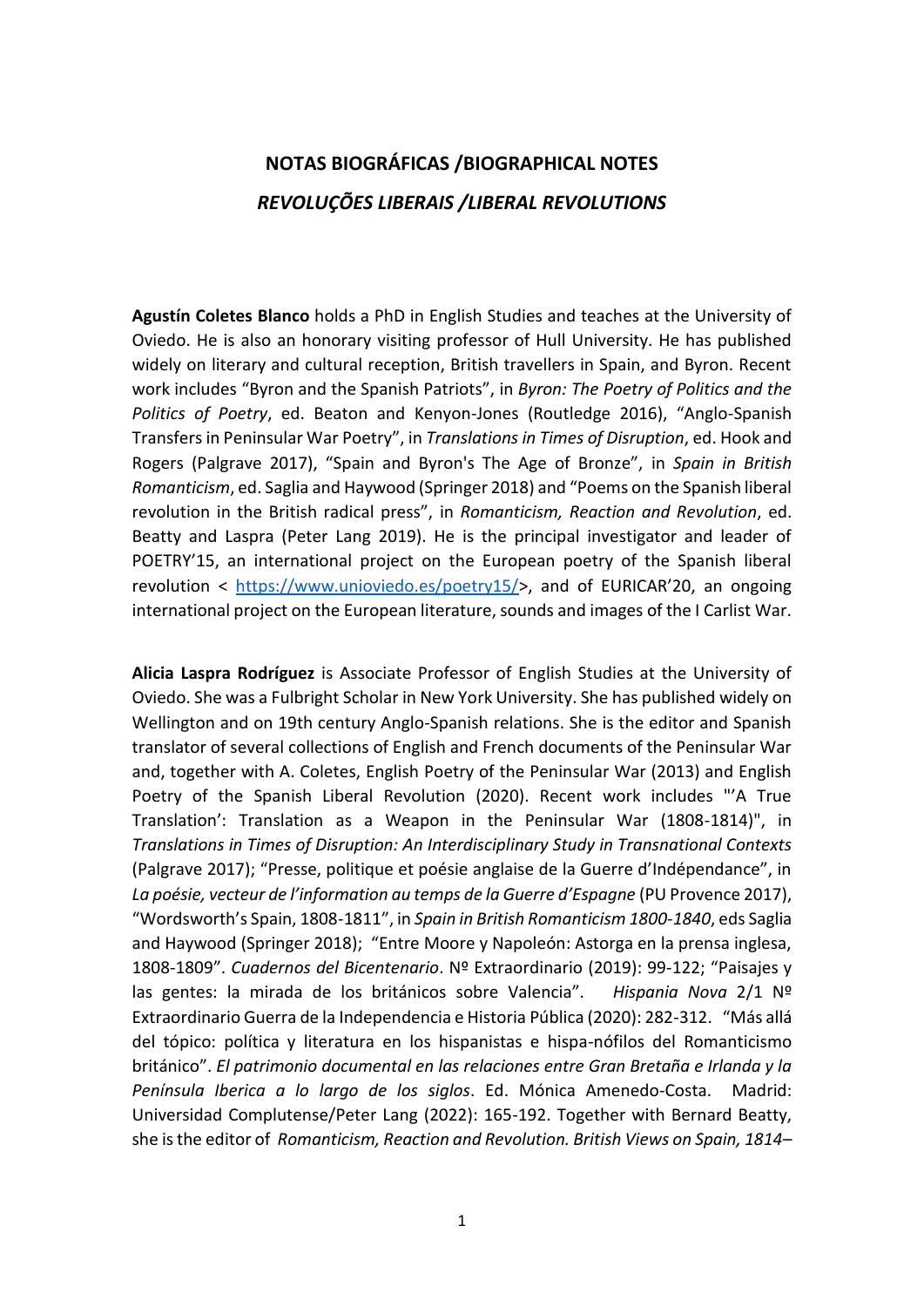*1823* (Peter Lang, 2019). She is PI2 of EURICAR'20, an ongoing international project on European literature, sounds and images of the 1 Carlist War.

**Ana Catarina Monteiro** is a PhD candidate in English Literature and a lecturer at ILCH, University of Minho. She is also a researcher at CEHUM/NETCult. Her current research focuses on emotional responses to death in the poetry of sixteenth and seventeenth century England. Her research interests include early modern poetics, the history of emotions, death studies, the English Reformation, early modern women's writing, and the poetics of melancholy.

**Christopher Stokes**is a Senior Lecturer in English at the University of Exeter. His research lies in British poetry of the Romantic era, and he has published two monographs (most recently, *Romantic Prayer: Reinventing the Poetics of Devotion*, 1773-1832 with Oxford UP), an edited collection of the poetry of Bernard Barton, and articles across several leading international journals including *Romanticism*, the *Review of English Studies*, *Women's Writing* and *Studies in Romanticism*. His current research interests include occasional and informal poetry; theology and religion in Romantic poetry; women's writing; and Anglo-Portuguese literary interaction.

**Cristina Flores Moreno** is a Senior Lecturer at the University of La Rioja, where she teaches English Literature. Her main research interests include Romantic literary theory and poetry as well as the Anglo-Spanish literary connections during the Romantic period. Recent publications include: "Los clásicos españoles en el Romanticismo inglés: el caso de Lope de Vega *y La hermosura de Angélica* en *Letters Written During a Short Residence in Spain and Portugal* de Robert Southey" (*Bulletin of Spanish Studies*, 2019); "Spain! Most Pleasant Were my Wanderings: Robert Southey's Pedestrian and Mountaineering Writing in the Iberian Peninsula" (*Romanticism*, 2021); the first critical edition, co-edited with J. González, of Robert Southey's *Letters Written During a Short Residence in Spain and Portugal* (Routledge, 2021), and "Sick as a Rose: William Blake in Leopoldo María Panero's Poetry of Experience" (*Blake an Illustrated Quarterly*, 2022). She is the co-director (PI2) of the research project [LHIBRO o](http://lhibro.uva.es/)n the reception of Hispanic literature in the British Romantic magazines, funded by the Spanish Ministry of Science, Innovation and Universities; and member of the Anglo-Hispanic Horizons Network (AHH).

**Diego Saglia** is Professor of English Literature at the University of Parma (Italyand Director of the Department of Humanities, Social Sciences and Cultural Industries since 2017. He has a PhD from the University of Cardiff (UK) and he taught there and the University of Bath (UK). His research focuses on Romantic-period literature and culture, on themes as exoticism and orientalism, Gothic, national and gender identity, drama and theatre, as well as on authors such as Jane Austen, Lord Byron, Robert Southey, Felicia Hemans and Walter Scott. He has an interest in international and transcultural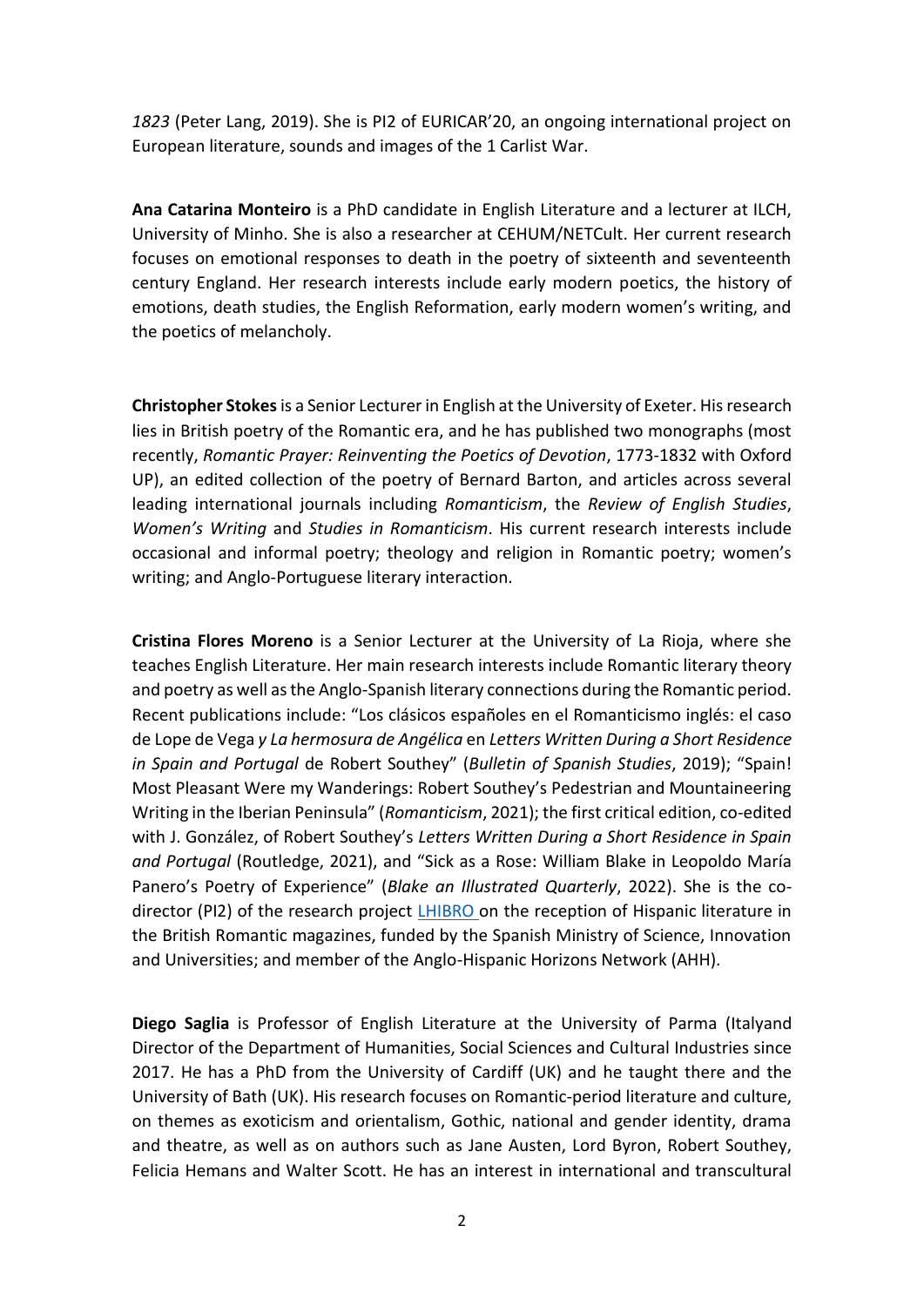relations between Great Britain and other European traditions between the eighteenth and nineteenth centuries, and especially Anglo-Hispanic relations and constructions of the image of Spain in British Romanticism (his book *Poetic Castles in Spain: British Romanticism and Figurations of Iberia*, 2000). His essays have appeared in *Studies in Romanticism, The Keats-Shelley Journal, Romanticism, Nineteenth-Century Contexts, Textus, ELH, Textual Practice, Studies in the Novel, Gothic Studies, Genre, SEL* and other international journals. His volume on *Byron e il segno plurale: tracce del sé, percorsi di scrittura* (2011) was awarded the Elma Dangerfield prize of the International Byron Society in 2012, and the volume *Byron and Italy* (co-edited with Alan Rawes, University of Manchester, 2017) received it in 2018. One of his most recent monograph is *European Literatures and British Romanticism, 1815-1832: Romantic Translations*, published by Cambridge University Press in 2018. He is also a member of the editorial boards of *Victoriographies* and the series "Romanticismo e dintorni" (Liguori); coordinator of the Parma unit of the Interuniversity Centre for the Study of Romanticism (CISR); and a member of the steering committees of "Anglo-Hispanic Horizons, 1780-1840" (AHH) and "Project Reve" associated with ERA ("European Romanticisms in Association").

**Elisabete Mendes Silva** is Assistant Professor at the School of Education-Polytechnic Institute of Bragança, Portugal, where she teaches English language and culture. She holds a PhD in English Literature and Culture studies, with a thesis entitled: "Liberalismo e os preceitos da Ética cosmopolita em Isaiah Berlin". She is an integrated researcher at ULICES - University of Lisbon Centre for English Studies - since 2005. Her main areas of interest include English Culture, History of Ideas and Teaching English as a Foreign Language (TEFL). She has been publishing in the areas of English culture and TEFL.

**Eroulla Demetriou** is a Senior Lecturer at the University of Jaén (Spain), where she teaches English literature. She specialises in English literature in the 17th century, the Black Legend of Spain in English literature, Anglo-Spanish, Anglo-Greek and Anglo-Cypriot literary relations, and English travel literature in the Mediterranean. She is the author of *The Spanish Match and the Literary Image of Spain and the Spaniards in English Pamphlets (1617-1624)* (2004), *English Travel Literature on Cyprus (1878- 1960)* and *The Journey to Europe: English Travel Accounts on Cyprus (1960-2004)* (2004 and 2018, with Dr. J. Ruiz Mas), and she is the editor of *Sarah Ellis, Summer and Winter in the Pyrenees (1841)* (Women's Travel Writing in Iberia, 2013).

**Fernando Augusto Machado** é docente (aposentado) da Universidade do Minho. L*icenciado* em Filosofia**,** *mestre* em Educação e *doutor* em Filosofia (H. da Filosofia e da Cultura Portuguesa), tem desenvolvido investigação em torno da filosofia do século XVIII, da História das Ideias em Portugal e da Cultura Portuguesa. Entre as publicações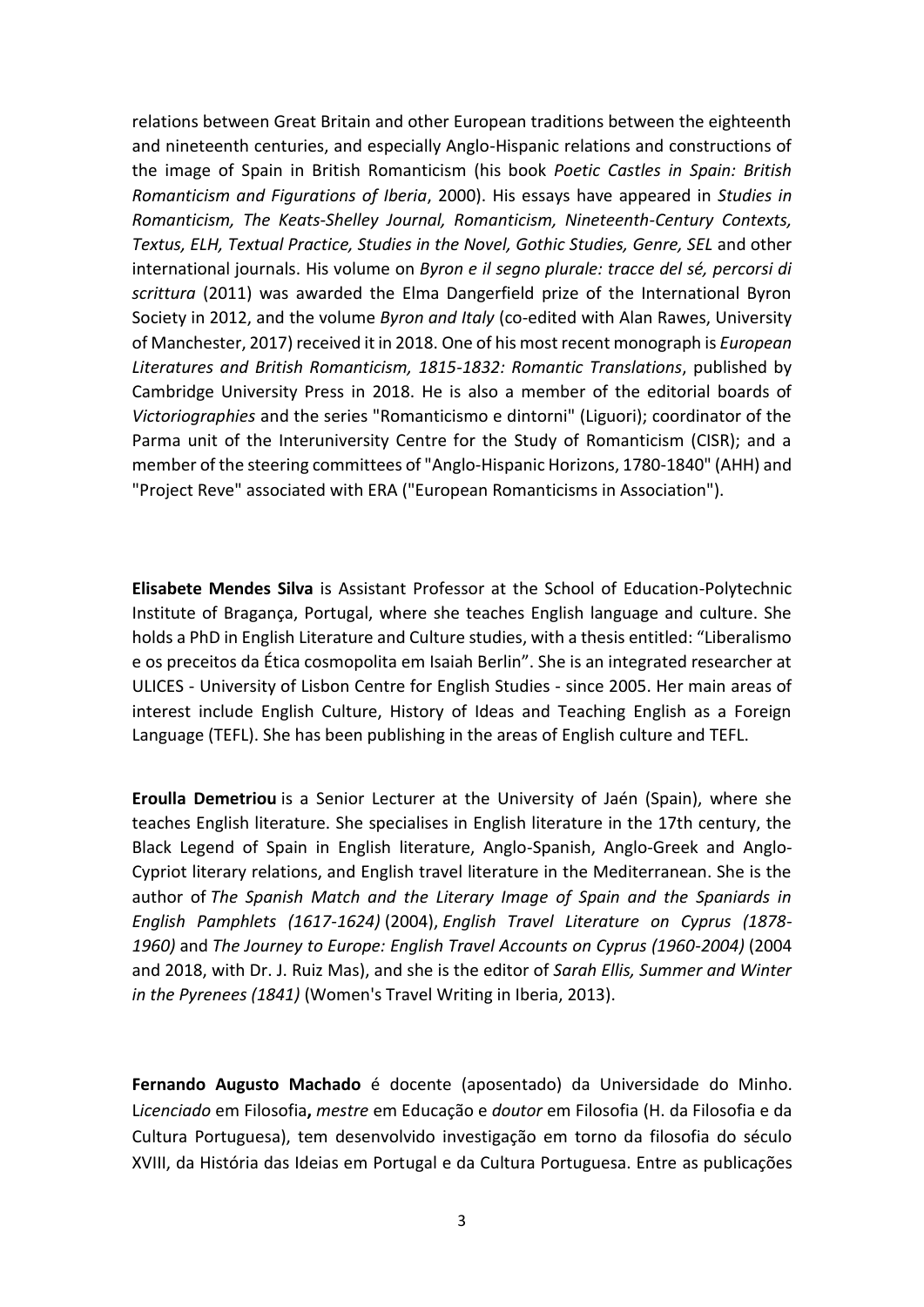pertinentes para este tema destacam-se: *Almeida Garrett e a introdução do pensamento educacional de Rousseau em Portugal*; *Rousseau em Portugal: da clandestinidade setecentista à legalidade vintista*; Edição Crítica do tratado *Da Educação* de Almeida Garrett; "Modernidade Portuguesa na senda de Garrett"; "Portugal na «balança da Europa»: das representações estrangeiras à leitura estratégica de Garrett"; "Da Educação em Almeida Garrett ou sobre a marginalidade do «maior negócio da Pátria"; "Alves Martins, controvérsias de um bispo-frade liberal"; "Ideário educacional e pedagógico de Almeida Garrett – modernidade e tradicionalismo"; "Garrett e os frades"; "Garrett e as mulheres – deleites e delitos".

**Fernando Augusto Machado** is a (retired) Professor at the University do Minho. With a degree in Philosophy, a Masters in Education and a PhD/Doctor in Philosophy (History of Philosophy and Portuguese Culture), he has been carrying out research on eighteenth-century philosophy, the History of Ideas in Portugal and Portuguese Culture. Among his writings that are pertinent to this conference, the following stand out: *Almeida Garrett and the introduction of Rousseau's educational thought in Portugal*; *Rousseau in Portugal: from 18th century clandestinity to vintist legality*; Critical edition of the treatise *On Education* by Almeida Garrett; "Portuguese modernity on the path of Garrett"; "Portugal on the 'scale of Europe': from foreign representations to the strategic reading of Garrett"; "On Education in Almeida Garrett or on the marginality of the 'The Nation's Biggest Business'"; "Alves Martins, Controversies of a Liberal Friar-Bishop"; "Almeida Garrett's educational and pedagogical idea – modernity and traditionalism"; "Garrett and the Friars"; "Garrett and Women – Delights and Misdemeanours".

**Gabriela Gândara Terenas** é Professora Associada em Estudos (Inter-)Culturais Ingleses e Norte-Americanos na Faculdade de Ciências Sociais e Humanas da Universidade Nova de Lisboa, onde tem leccionado várias unidades curriculares de Doutoramento, Mestrado e Licenciatura sobretudo nas áreas dos Estudos Anglo-Portugueses e da Tradução. *É directora da Revista de Estudos Anglo-Portugueses/Journal of Anglo-Portuguese Studies (indexada à SCOPUS)*, Coordenadora do Mestrado em Tradução e Membro da Direcção do CETAPS (Centre for English, Translation and Anglo-Portugueses Studies). Tem mais de trinta trabalhos publicados no âmbito das relações luso-britânicas nos séculos XIX e XX.

**Hugo Filipe Machado** holds a master's degree in English Language, Literature and Culture from the University of Minho, and his thesis, "Fantasy vs Repression: Representations of the Child and the Feminine in Lewis Carroll's Alice Cycle," studies the development of modern children's literature, from a didactic to a subversive turn. He is currently an FCT financed PhD student in Literature Sciences at the University of Minho, with the project "Representations of the Self and the Other in Branwell Brontë's Poetry: Hero Worship, Artistic Ambition, Doomed Love and Romantic Degeneration," which aims to study the poet's work, considering its many socio-cultural and literary facets and influences (Romantic and Victorian).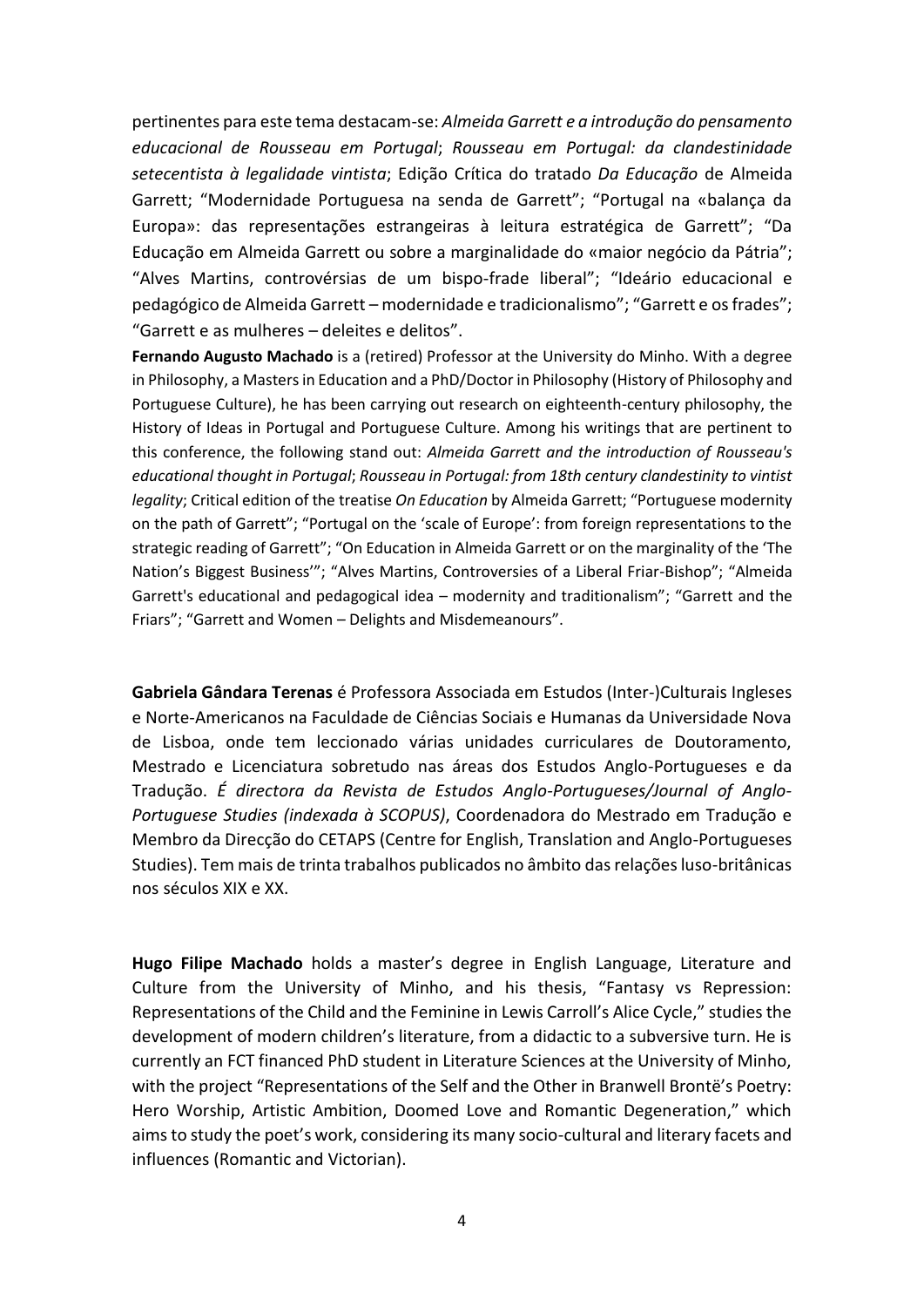**Ian Haywood** is Professor of English at Roehampton University, London (UK). He has written extensively on eighteenth- and nineteenth-century British radicalism and its impact on literary and visual culture. His many publications include *The Revolution in Popular Literature* (2004), *Bloody Romanticism* (2006), *Romanticism and Caricature* (2013), *Spain in British Romanticism* (2018, co-edited with Diego Saglia), *Romanticism and Illustration* (2019, co-edited with Mary Shannon and Susan Matthews), and *The Rise of Victorian Caricature* (2020). And his next monograph project is *Frankenstein and Romantic Visual Culture* (contracted with Bloomsbury). He was President of the British Association for Romantic Studies 2015-19, member of the steering committee of "Anglo-Hispanic Horizons, 1780-1840" (AHH) and co-ordinator of the *Romantic Illustration Network* [\(https://romanticillustrationnetwork.com\)](https://romanticillustrationnetwork.com/)

**Ingrid Cáceres Würsig**, Associate Professor of German and Translation in the Department of Modern Languages of the Universidad de Alcalá. She holds an MA in Translation and she was awarded a PhD in Modern Languages by the Universidad Complutense de Madrid with a dissertation on the history of translation in international relationships. She has been granted scholarships to different institutions, such as the Humboldt Universität zu Berlin, the Ruhr-Universität Bochum and the European Commission. Her research focuses on the history of translation and interpreting, translation studies, on the reception and translation of historical Spanish-German texts, and on the study of German literature and culture of the 19th century. She is a member of the accredited research groups RECEPTION and FITISPos and collaborates with the research group OLE-6 (Universidad de Oviedo).

**Javier Muñoz de Morales** holds a «Degree in Spanish: language and literature» at the University of Castilla la Mancha (2016), and a «Master in Research: Letters and Humanities» (2017) at that same university, in which he has also worked in the «Group of historical studies and contemporary culture». He currently works for the University of Cádiz, in the «Group of studies of the eighteenth century», in a project on national Spanish myths and imaginary in the nineteenth century. Within that project, he develops his doctoral thesis, on the Spanish romantic novelist Manuel Fernández y González.

**José Ruiz Mas** (Universidad de Jaén and C.A. de la UNED de Jaén, Spain) obtained his doctorate at the University of Málaga. He specializes in English travel literature in Spain and in the Mediterranean in general and in Anglo-Spanish, Anglo-Greek and Anglo-Cypriot relations, as well as in the teaching of English literature in the Secondary and University classrooms. He has given numerous international lectures on travel literature and Anglo-Spanish and Anglo-European literary and cultural relations and published numerous articles in both national and international journals on the aforementioned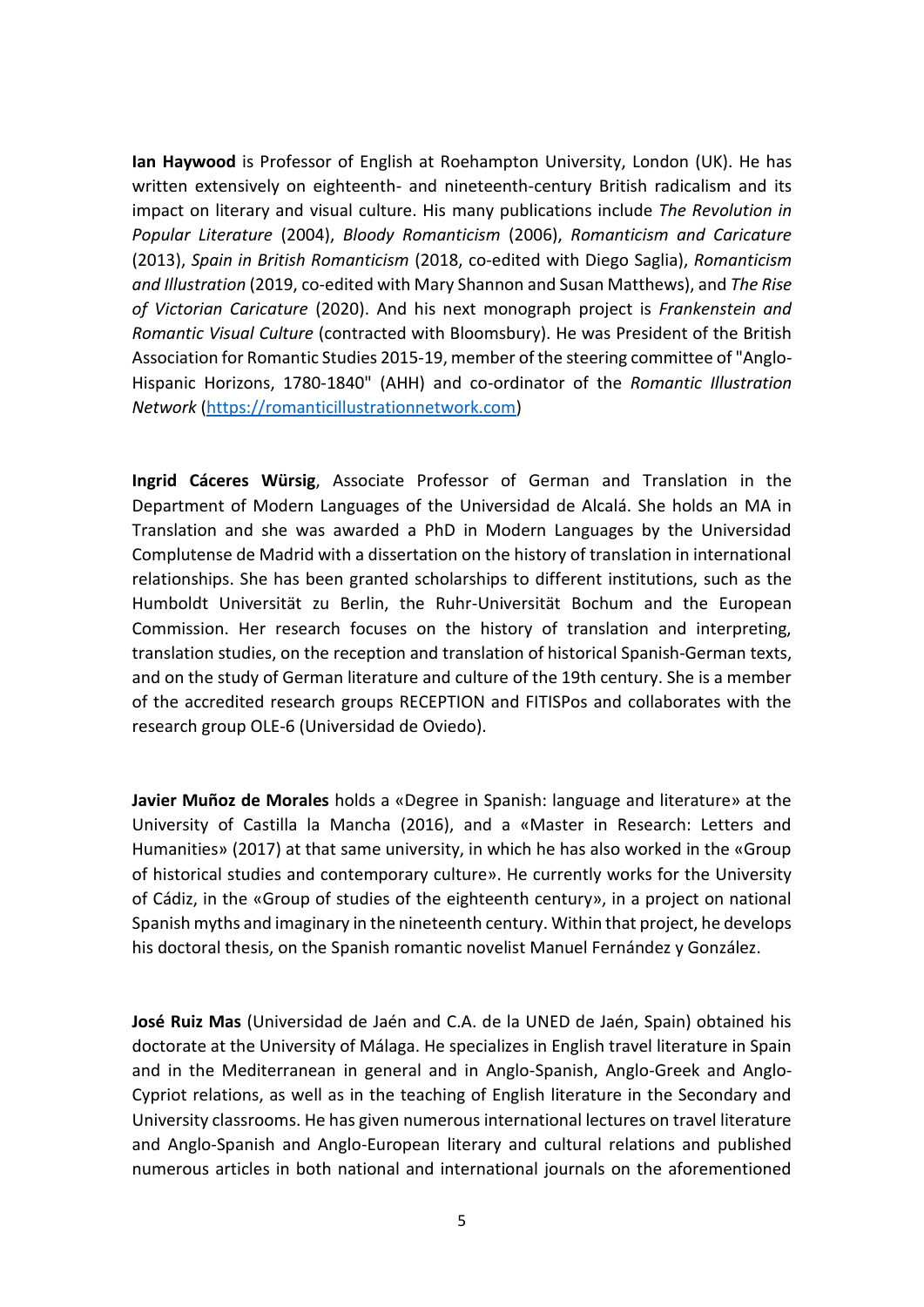issues. He has also translated several English literary works into Spanish. He is a researcher in EURICAR'20, an ongoing international project on the European literature, sounds and images of the I Carlist War.

**Kelly Alves Coelho**. Residente em São Paulo, Brasil, 33 anos, possui graduação em Letras; Mestranda em Linguística Aplicada pela UNITAU – Universidade de Taubaté; e especialista em Língua Portuguesa e Literatura pela Universidade Sagrado Coração. Detém formação complementar com extensão intensiva pela UNICAMP em Literatura Contemporânea e Realismo e suas perspectivas pela USP. Atualmente, é professora de Literatura e Produção de textos e pesquisadora em Linguística pela Universidade de São Paulo. Tem experiência na área de Letras, com ênfase em Literatura, atuando principalmente no seguinte tema: Linguagem, Texto, Gramática, Gênero, Literatura.

**Maria Eugenia Perojo Arronte** is Senior Lecturer of English literature at the University of Valladolid (Spain). She has specialised in the fields of Romantic literature and literary theory and the Anglo-Hispanic cultural and literary exchange. She has published articles and book chapters in this field. With Cristina Flores Moreno, she is the co-director of the research project LHIBRO (2019-2022) on the reception of Hispanic literature in British Romantic magazines, funded by the Spanish Ministry of Science, Innovation and Universities, and she has recently co-edited the volume *British Periodicals and Spanish Literature: Mapping the Romantic Canon* (Peter Lang, 2022).

**Natália Gonçalves de Souza Santos** é professora do Departamento de Letras da Universidade Federal de Viçosa, em Minas Gerais. Mestra e Doutora pela Universidade de São Paulo, com estágio de doutorado na Universidade Paris 8. É autora de *Antagonismo e dissolução: o pensamento crítico de Álvares de Azevedo* (São Paulo: Humanitas, 2014) e *Um leitor inconformado: Álvares de Azevedo e a literatura comparada* (Edusp, no prelo). É membro do Grupo de Pesquisa Literatura e Mídia (UFV) e do Núcleo de Estudos Oitocentistas (UFSCar), ambos registrados no CNPq. Tem desenvolvido pesquisas em torno dos temas romantismo, periodismo literário e literatura oitocentista.

**Paula Alexandra Guimarães**: Associate Professor of English Literature at the University of Minho, and a senior researcher of CEHUM (NETCult Group). She has a Masters on 'The Resolution of Elizabeth Gaskell's Social Novel' (1995) and a PhD in English Literature: 'The Concepts of Vision and Creation in the Poetry of the Brontës' (2001). Her areas of interest are: Intercultural Poetics, Romantic and Victorian Studies, Poetry Studies, Literature and History/the Sciences. She has published (and written more than 50 articles and book chapters), namely in: *Comparative Critical Studies, Nineteenth-Century Gender Studies, Diacrítica, Miscelânea, Journal of Anglo-Portuguese Studies*, Cambridge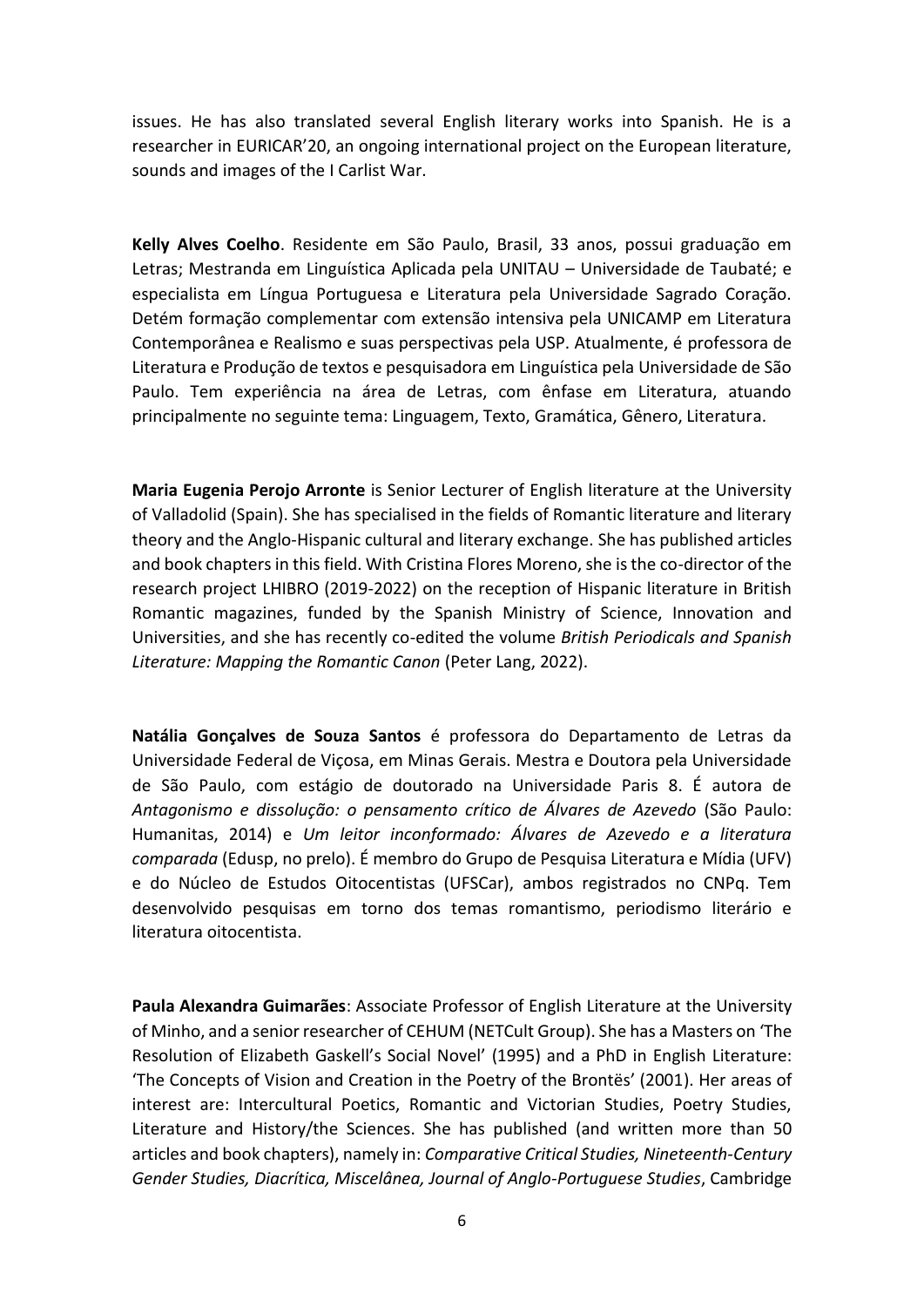Scholars and LIT Verlag. Other publications (books): *Intercultural Poetics. Literary Representations of the Foreign Other* (2019) and *Essays on Victorian Poetics and Geopolitics. Recreation and Reception* (forthcoming). Supervisor of four PhD theses. Coordinator of National Research Group (*IntCultPoet*, 2012-16). Course Director of 'European Languages and Literatures' Degrees (2019-22). Memberships: APEAA Board, Brontë Society, British Association of Victorian Studies, British Association of Decadent Studies.

**Paulo Motta Oliveira** é Professor Titular da Universidade de São Paulo, bolsista do Conselho Nacional de Desenvolvimento Científico e Tecnológico e pesquisador associado do Centre de Recherche sur les Pays de Langue Portugaise (CREPAL). Concluiu o doutorado em Teoria e História Literária pela Universidade Estadual de Campinas em 1995. Defendeu a titularidade em Literatura Portuguesa na Universidade de São Paulo em 2016. Foi professor convidado da Université Lyon 2 em 2006. Orientou 18 dissertações de mestrado e 13 teses de doutorado, e supervisionou 5 estágios pósdoutorais. Pesquisa, principalmente, a literatura portuguesa do século XIX e do início do XX, bem como as relações entre esta e outras literaturas do período, em especial as literaturas de língua portuguesa. a literatura francesa e a espanhola.

**Pedro Alexandre Oliveira Couceiro** holds a PhD in History granted by the faculty of Arts and Humanities of Porto University, with the thesis "População e Guerra – os impactos das invasões francesas no Porto (1807 -1809)". He is an integrated researcher at CITCEM (Centro Interdisciplinar Território, Cultura, Espaço e Memória). He is an Assistant Professor in the Department of Social Sciences at the School of Education-Polytechnic Institute of Bragança, Portugal, where he teaches in the areas of history, political thought and international relations.

**Raphaël Ingelbien** is associate professor in literary studies at KU Leuven, Belgium. His research focuses on the transnational dimensions of 19<sup>th</sup>-century Irish writing, cultural transfer and translation between the British Isles and the European mainland, and the European reception of Shakespeare. His recent publications include *Irish Cultures of Travel: Writing on the Continent, 1829-1914* (Palgrave, 2016) and various articles on Thomas Colley Grattan.

**Reinaldo Silva** was educated in both the United States (Ph.D., New York University, in 1998; M.A., Rutgers University, in 1989) and Portugal (*Licenciatura,* University of Coimbra, in 1985) and holds dual citizenship. He has lectured at several American universities and is currently a Professor of English at the University of Aveiro. His teaching and research interests include nineteenth- and twentieth- century American literature and contemporary emergent literatures, with a special focus on Portuguese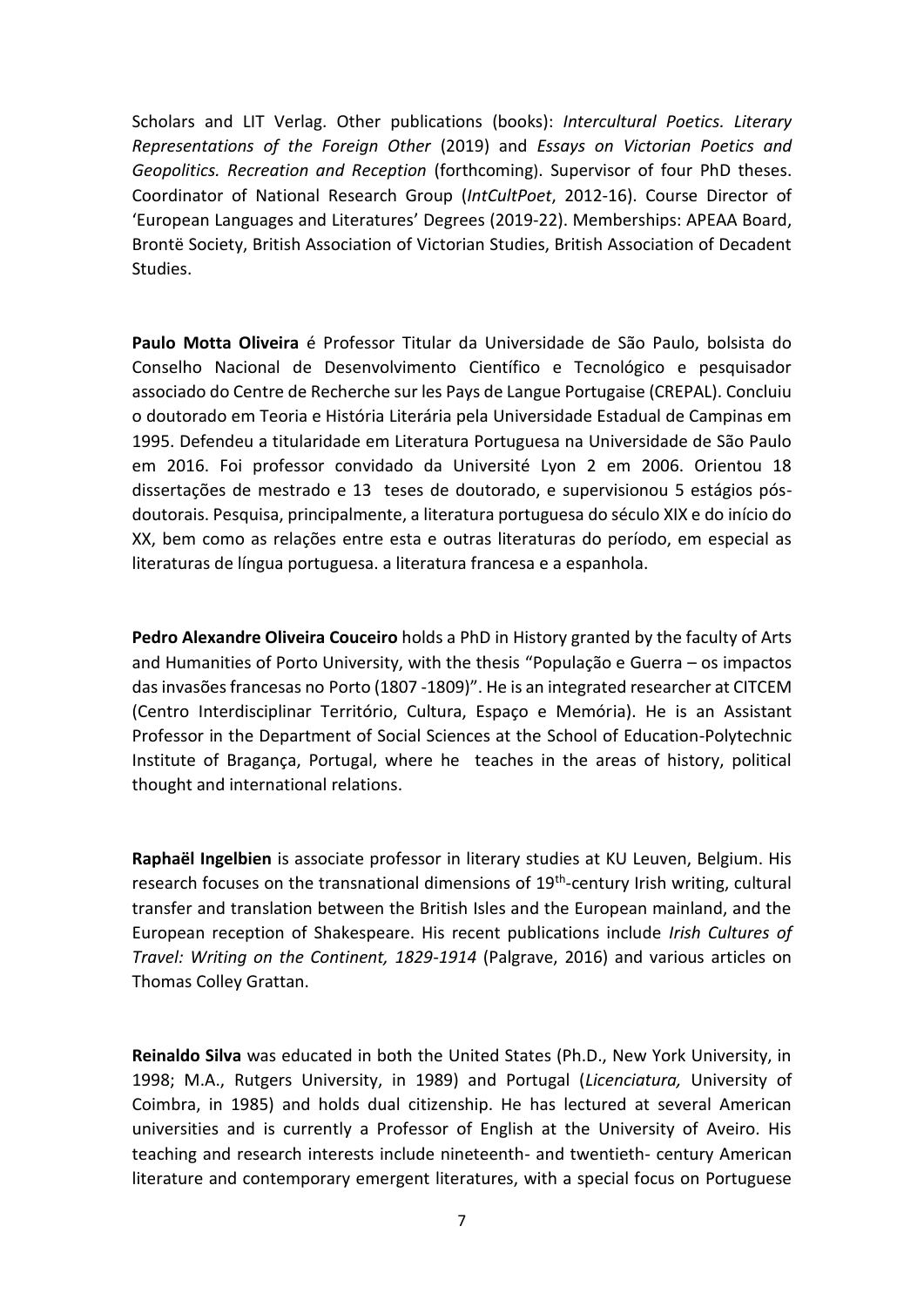American writers. At this point, he has published about seventy essays, sixty of which in international peer-reviewed journals, encyclopaedia entries, chapters in books, and has also authored two books: *Representations of the Portuguese in American Literature*, published by the University of Massachusetts in 2008, and *Portuguese American Literature*, in the United Kingdom, by Humanities-Ebooks, in 2009. He co-authored *Neither Here Nor There, Yet Both: Portugal and North America In-Between Writings*, in 2016, and has also collaborated in the translation of Adelaide Freitas' novel, *Sorriso por dentro da noite* (*Smiling in the Darkness*) into English, which is scheduled for publication in October of 2019, in the USA, by Tagus Press. His forthcoming book is tentatively titled, *Hybridity in Portuguese American Literature*.

**Rodrigo Alcantara Gaspar** nasceu em São Paulo em 1987. Licenciou-se em História em 2008, na Universidade Bandeirante de São Paulo, com projeto de monografia: O Teatro do Excelentíssimo Presidente Fernando Affonso Collor de Mello: Último Ato – O Processo de Impeachment, sob orientação da Profª Dra. Lilian Marta Grisolio Mendes. Iniciou sua atividade de docência em 2008 na rede pública de ensino do Estado de São Paulo, em 2011 ingressou na rede particular de ensino e a partir do ano de 2015 ingressou como professor de História em cursos de pré-vestibular. Atualmente, leciona no Colégio Amorim a disciplina de História, onde organizou e palestrou no I Colóquio de Educação: Em memória ao desastre de Chernobyl e no II Colóquio de Educação: Segunda Guerra Mundial: O mundo entra novamente em conflito. Palestrante no projeto Mulheres de Fibra: Bicentenário de Anita Garibaldi. Leciona também no Colégio Dinâmico e UniMais Vestibulares, onde foi coautor do livro didático da instituição.

**Sara Medina Calzada** teaches English language and literature at the University of Valladolid (Spain). Her main research interest is in Anglo-Hispanic historical and cultural relations in the nineteenth century and, more particularly, in the literary activities of the Spanish liberal exiles in London (1823–1833), the reception of British literature in the Hispanic world, and the representations of Spain in Romantic Britain. She has recently published the book *José Joaquín de Mora and Britain: Cultural Transfers and Transformations* (Peter Lang, 2022).

**Silvia Gregorio-Sainz** is a junior lecturer in the English Department at the University of Oviedo and also works in an English language school. She holds a BA with an Award for Excellency and a PhD in English Studies, as well as an MA in Socio-Cultural Analysis and History and an MA in TEFL. Her research focuses on Anglo-Spanish relations in the first half of the nineteenth century, particularly during the Peninsular War and its aftermath. Recent publications include 'The Last Napoleonic redoubt in northern Spain: The British role' in Romanticism, Reaction and Revolution (Peter Lang, 2019). She has also presented recently a paper entitled 'The hardships of peace: logistics and everyday life in Santander (1813-1814)' at the Wellington Congress in 2019.